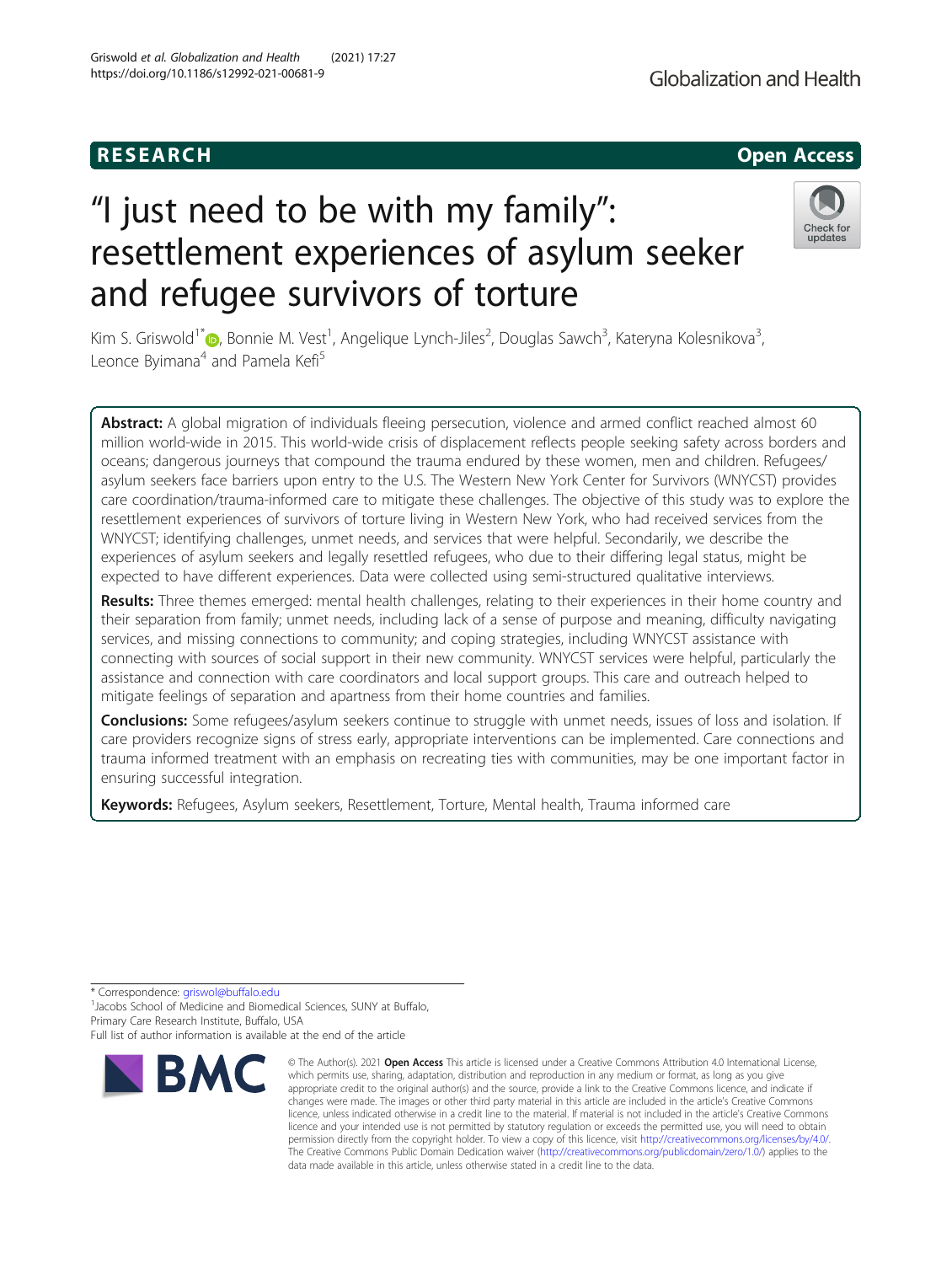# Background

A global migration of individuals fleeing persecution, violence and armed conflict reached almost 60 million world-wide in 2015 [\[1\]](#page-5-0). This world-wide crisis of displacement reflects people seeking safety across borders and oceans; dangerous journeys that compound the trauma endured by these women, men and children [\[2](#page-5-0)]. A hoped for outcome by many is the attainment of asylum in different countries around the world. As defined by the Human Rights Convention and Refugee Act of 1951, refugees are people who are unable or unwilling to return to their country of origin based on a wellfounded fear of persecution due to race, religion, nationality, political opinion or membership in a particular social group [\[3](#page-5-0)]. Refugees are screened for resettlement outside the U.S., whereas asylum seekers make an application for asylum once actually present in the U.S. There are differences for both groups in admission processes, and in the agencies responsible for their application review [\[4](#page-5-0)]. Both refugees and asylum seekers face adjustment and resettlement challenges upon entry to the U.S. Paramount are feelings of loss and displacement, fear of the new situations they face, and for asylum seekers, uncertainty about their future. These issues are exacerbated among survivors of torture and persecution [\[5](#page-5-0), [6](#page-5-0)].

Estimated prevalence rates of torture among refugees and asylum seekers vary greatly, as much as from 2.7 to 100%, based upon the study and the sample characteristics [\[7](#page-5-0)]. A systematic review conducted in 2009 found a prevalence rate of torture across 84 studies of 21% [\[8](#page-5-0)]. Further, their meta-analysis demonstrated that torture was a significant contributor to PTSD and depression, after adjusting for methodological variance across studies [\[8](#page-5-0)]. Similarly, the experience of a greater number of torture exposures and types is also predictive of higher risk of both anxiety and PTSD [[9](#page-5-0)].

Western New York, and Erie County in particular, resettles approximately 4500 refugees annually, with an additional number of individuals seeking asylum [\[10](#page-5-0)]. Given the high level of need and risk for adverse outcomes among survivors of torture, the Western New York Center for Survivors of Torture (WNYCST) was developed in 2014 to address the trauma experienced by refugees and asylum seekers by providing care coordination, trauma-informed treatment, and holistic management for individuals and families. Survivors are identified by local resettlement agencies, legal service providers, and community organizations, and are referred to the WNYCST for assessment and care coordination. Care coordination activities are client-centered and address the full spectrum of needs, including: physical and mental health care, social services, housing, child care, transportation, language and communication, employment, community engagement, and legal needs.

The WNYCST served 57 clients from October 1, 2015 – September 30, 2016, during the time of this study.

The primary objective of this study was to explore the resettlement experiences of survivors of torture living in Western New York, who had received services from the WNYCST; identifying challenges, unmet needs, and services that were helpful. Secondarily, based upon the findings of the qualitative thematic analysis, we also describe some of the identified differences in the experiences of asylum seekers and legally resettled refugees, who due to their differing legal status, might be expected to have different experiences.

# **Methods**

#### Recruitment

To be considered eligible, participants had to be clients of the WNYCST who self-identified as survivors of torture, and be willing and able to consent to participation in the interview. WNYCST staff identified a convenience sample of clients who might be eligible for an interview, provided them with information on the interview, and made arrangements (date, time, location, and interpretation as needed) for the client to meet with the research staff. All clients approached by the WNYCST staff agreed to participate.

## Study team

The study team who collected and analyzed the data consisted of: a family medicine physician (KG), who also served as the medical director for the WNYCST and conducts forensic examinations to document torture and trauma among asylum seekers; a medical anthropologist (BV) with expertise in qualitative research methods who led program evaluation for the WNYCST; and three medical students (DS, KK, ALJ) who were volunteering with the WNYCST as part of the University at Buffalo's Human Rights Initiative.

# Participants

A total of 15 clients of the WNYCST consented to participate in the interviews. Eight (53.3%) participants were female. Nine (60%) of the participants were married. The average age of participants was 42.6 (SD: 8.3, range 29–61). Clients came from 7 different countries, including: Angola, Democratic Republic of the Congo, Eritrea, Iraq, Myanmar, Nigeria, and Rwanda, but the largest group of interviewees (47.7%;  $n = 7$ ) were from Iraq and identified their primary language as Arabic. Other primary languages included: French, Lingala, Burmese and Kinyarwanda. Length of time in the United States at the time of the interview ranged from six months to seven years, with most participants ( $n = 10$ ) identifying length of approximately 1–4 years. Six participants were asylum seekers, six were resettled refugees, one had a special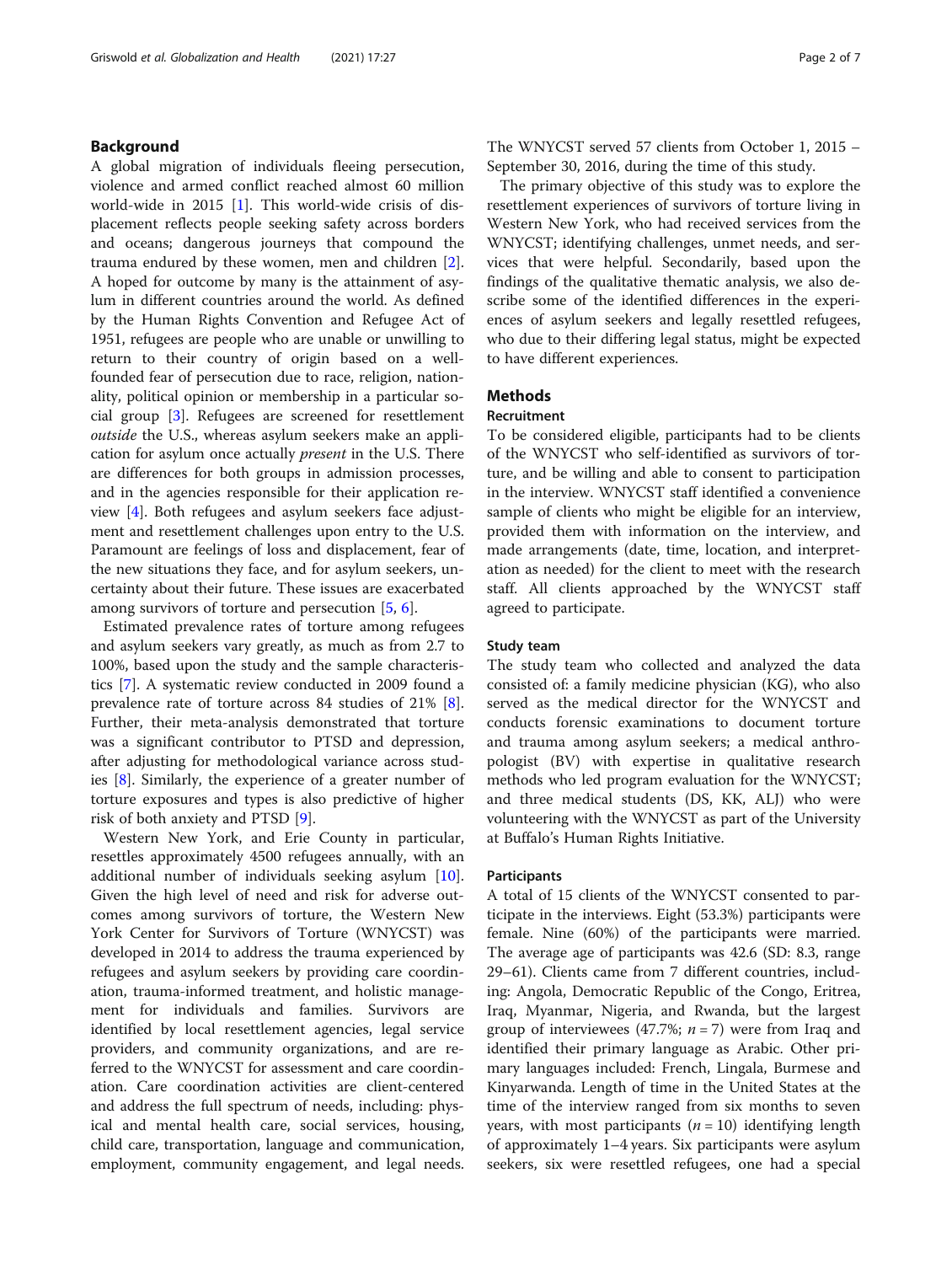immigrant visa, and two had unknown immigration status. Five participants were employed at the time of the interview, working primarily in service industries such as housekeeping, delivery, and tailoring; the remainder were unemployed. Participants' formal education ranged from none to college-level (6 middle school or less, 2 high school, 5 college-level education, and 2 unknown).

# Materials and procedure

# Data collection

Data were collected using semi-structured qualitative interviews. Interview questions focused on clients' resettlement experiences, interactions with WNYCST staff and services, and continued unmet needs. The first and second author created the interview guide, and questions were shared with WNYCST leadership and care coordinators for review and vetting, prior to being used with clients. The interviews contained no questions related to clients' trauma or torture history. In the event of a client seeming uncomfortable or upset, case managers and mental health workers were available on site. Interviews were conducted by a medical anthropologist and two medical students in two waves, in the summers of 2015 and 2016. All medical students received training in the interview process, including identification of client stress; all had experience in working with interpreters. For participants who did not speak English, trained interpreters from either the WNYCST, or a telephonic service were used. Participants who were conversant in English were interviewed in English without an interpreter. Interviews were audio recorded for all participants, except one who declined to be recorded. Handwritten notes were taken for that interview. All interviews were transcribed by the medical students who conducted the interviews.

All participants provided verbal informed consent to participate in the project. Research staff read a study information sheet containing all of the information required in a consent form. Participants were told their participation was voluntary and would not affect services they received at the WNYCST and that their comments would not be reported back to their case managers. Participants consented both to participate in the interview and to be recorded. The study protocol was approved by the Institutional Review Board at the University at Buffalo.

# Data analysis

Data were analyzed using a thematic content analysis approach [[11,](#page-5-0) [12\]](#page-5-0). Two researchers independently reviewed the transcripts and identified themes, or ideas that were expressed repeatedly across transcripts. They then met to confer and compare themes and categorization and resolve any discrepancies. All identified themes were

# Results

Participants' discussions of their experiences fell into three main themes: 1) mental health challenges, relating to their experiences in their home country and their separation from family; 2) unmet needs, including lack of a sense of purpose and meaning, difficulty navigating services, and missing connections to community; and 3) social support, including WNYCST assistance with connecting with resources in their new community.

# Mental health challenges

Clients mentioned many challenges related to resettling in the United States, including mental and physical health challenges that made it difficult for them to work, leave their home, or learn English. Many participants discussed having problems with their memory. Participants mentioned being unable to remember past dates and events, with the exception of the torture they experienced. One participant described, through the translator:

"The only wish for her [the participant] that she forget the nine days when she was kidnapped. And she said she have a really bad memory and she forget everything but these nine days are the only things that she cannot forget." [Participant #13, Female, Iraq].

Memory problems also made it difficult for clients to settle into life in the United States; participants expressed challenges with learning English and other new things, because they would forget everything they learned.

This also related to mental health challenges. Participants discussed always feeling their mind was busy, or unsettled, and being unable to focus, except on bad past memories or worry about their family members overseas. For example, one asylum seeker from Nigeria said "This is my life since 2008, I have this problem you know, I never have a relaxed mind, I'm living in fears." [Participant #2, Female, Nigeria].

Separation from family was especially difficult, and likely exacerbated and contributed to mental health difficulties faced by survivors. Participants expressed struggles with the psychological and emotional difficulties of being separated from family and children who were still back in their home country. Emotions ranged from guilt over leaving family behind, to fear and worry about their safety and coping was difficult due to uncertainty about whether family members would be able to join them in the U.S.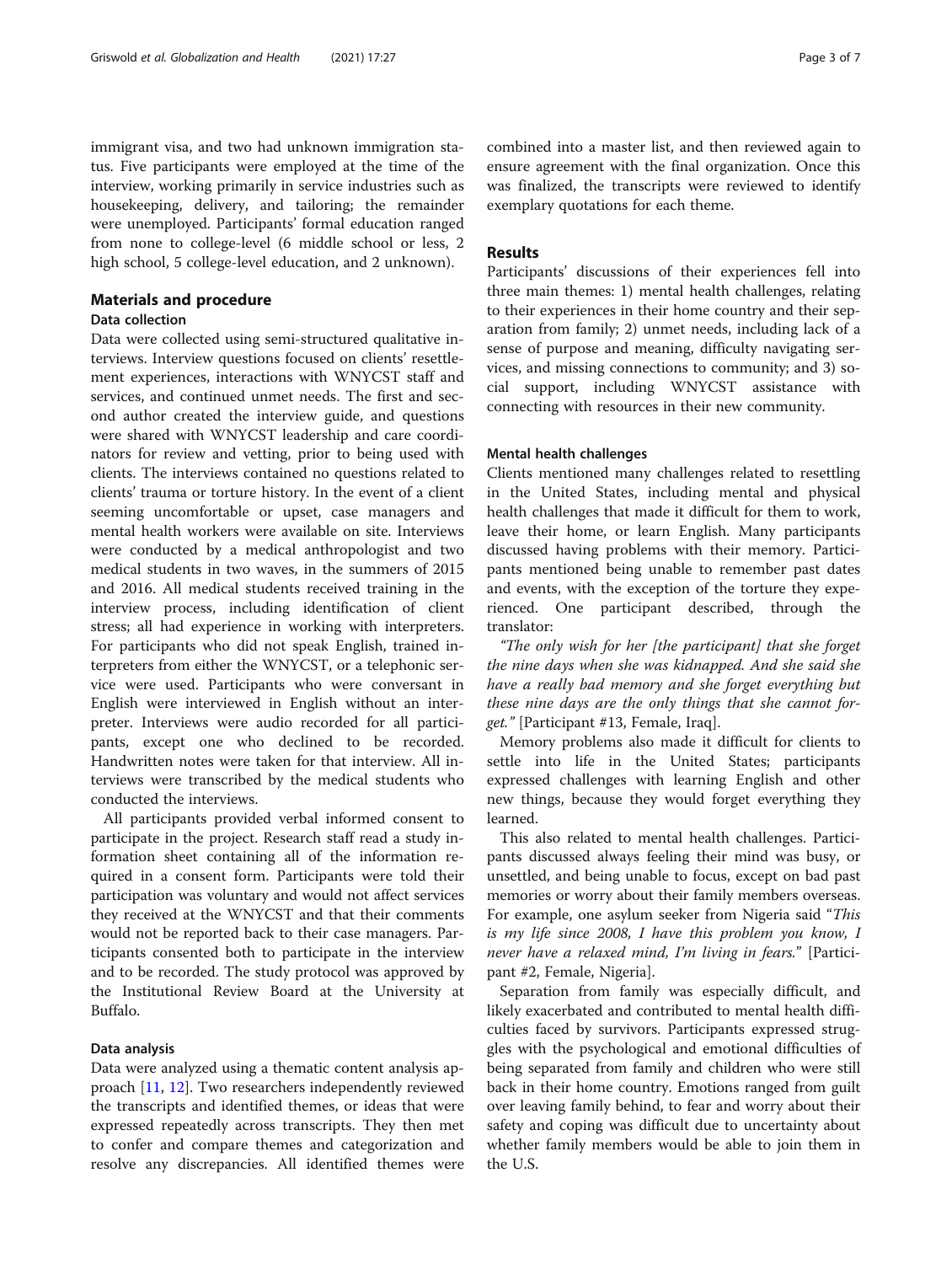"What give her hope that she, even if she's suffering, but she believes that when her kids will be able to come here, they will have a better life...they don't know how they gonna do this [bring kids]. Very complex." [Participant #12, Female, Angola].

Asylum seekers in particular expressed mental health difficulties relating to the uncertainty of their legal status in the U.S. They discussed a feeling that their life was on hold, or that they could not really settle into their new life until they knew the outcome of their asylum case.

"[My care coordinator gave me] advice for my life because I did have much trouble in my mind…because my case is pending and I don't have green card…some day I was like losing my mind." [Participant #11, Male, Angola].

They also discussed feeling worried because they were unable to help their families until they had a decision on their own case, and a frustration over the long timeframes involved in obtaining a decision. Participant #11 discussed how his wife had come from Angola to be with him, because she was having problems, but their children are still in Angola and he is more worried about them now, knowing a parent is not with them. However, he was uncertain if he could bring them to the U.S. as well,

"I don't see the way I can make that because everything depend off my case. My case is pending. Nobody can move." [Participant #11, Male, Angola].

Another participant discussed,

"It takes so many years to get your work permit. This is the main problem. I know people who wait for 6 years to get permit. Sometimes need to make trip as soon as possible but have to wait for several years to be reunited with your family. Sometimes people just say, let me go back home, I don't care about case, I just need to be with my family." [Participant 5, Male DRC].

# Unmet needs

In terms of unmet needs, clients discussed wanting to be productive and obtain employment, especially in the field in which they worked in their home countries. Asylum seekers in particular expressed difficulty with feeling that they didn't have a purpose or meaning to their life in the United States. Being idle was difficult and some participants expressed a sense that having work would make them feel better mentally as well. As one male participant from the DRC said,

"Most important thing is to start as soon as possible to start with work, so can be useful for society…must wait for several months before can go for papers/case. While waiting, you are inactive, just waiting…Let's do something so that they can be active while they are waiting." [Participant #5, Male, DRC].

Another said, "In my life, I like to work…every day I need to work. When I said I'm stay here, I'm starting to find out application for asylum, they told me after 6 months- after 5 months, I can apply for work permit. After I apply work permit, I am waiting….then, 180 days, 6 month again, you see? …I have a really really hungry for the work, for the job." [Participant #8, Female, Rwanda].

Participants also expressed difficulties with navigating the system in the United States, untangling programs and services and uncertainty over what help they could ask from different programs and individuals. For example, one Iraqi woman discussed that she needed help with applying for food stamps, but had not asked her care coordinator for help because, "She had more stuff that she always talk about…and she feel that, she scared that it's going to be too much to ask for." [Participant #10, Female, Iraq]. One participant described how she felt disempowered in the U.S., where she knew how to advocate and get help in her home country,

"She has a lot of problem. Like she wouldn't know even where to go here…she said back home she would know where to go and scream and yell and do something…but here she just don't know what to do and where to go, and even if she wanted to go to a government or somebody in charge, she wouldn't know where and how to do that." [Participant #9, Female, Iraq].

Finally, participants expressed a sense of isolation in the U.S. and a desire for more community and social engagement. However, some expressed concern about interacting with others from their home country. This was particularly evident among the Iraqi refugees, some of whom did not want to be with other Iraqis or have them learn their story. This may have been partly due to religious differences among Iraqi refugees. Because of this, and other mental and emotional challenges, participants discussed feeling isolated, having difficulty leaving their home, keeping appointments, and meeting others. Many were dependent on others for transportation which limited their mobility.

"I only know [the case managers]…I don't know nobody in nowhere, I just know the office [WNYCST]." [Participant #4, Female, Eritrea].

# Coping strategies

In spite of all these difficulties, clients expressed gratitude for the WNYCST. Care coordinators helped survivors overcome some of the challenges related to mental health and separation from family and their home country by connecting them to the community. Often, participants spoke of how they had come to view the care coordinators as family and rely on them for emotional, spiritual and instrumental support,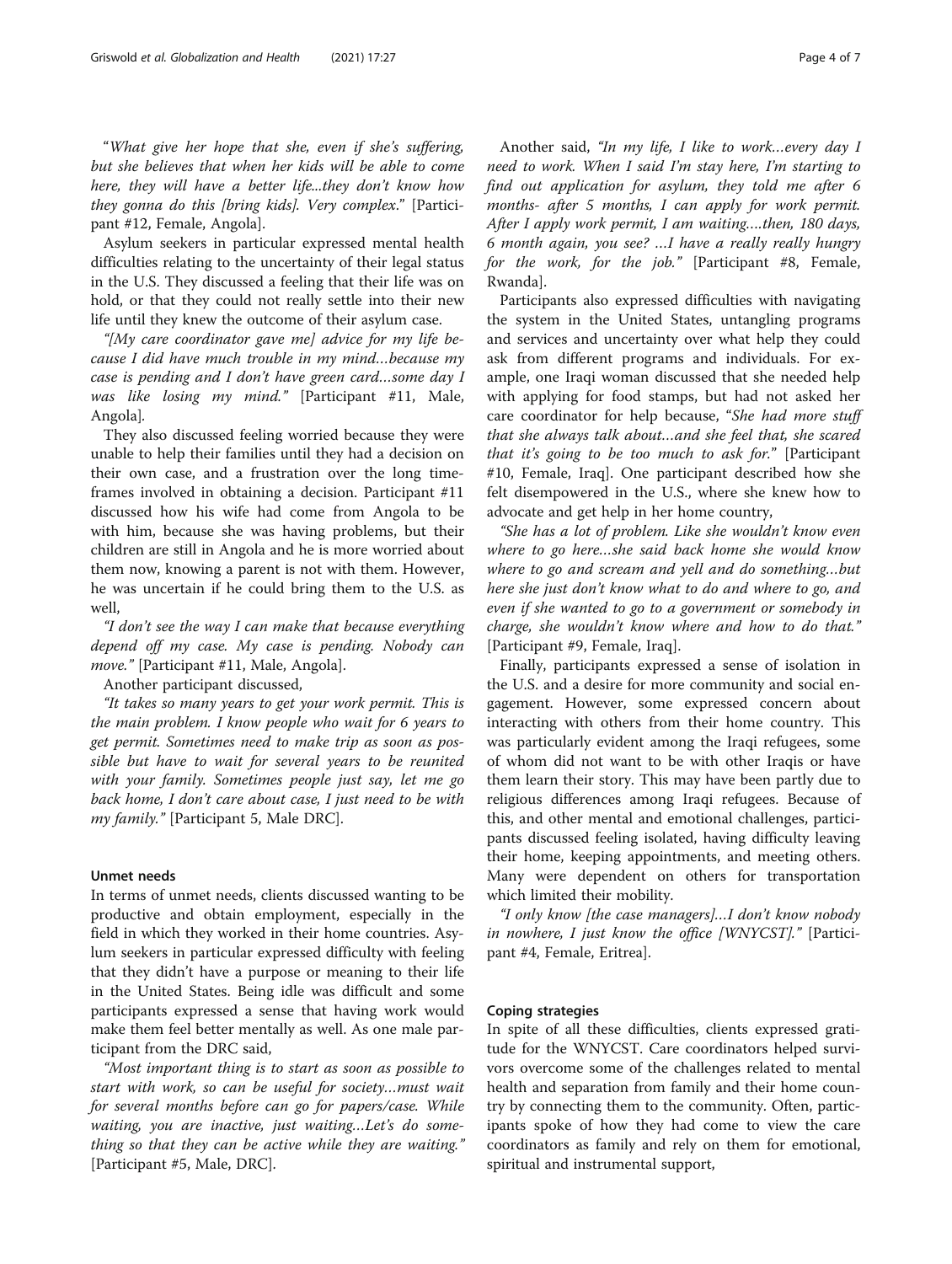"She said that when she comes here [to the WNYCST], she feels like she is coming to visit her family and she feels like home when she is here." [Participant #10, Female, Iraq].

Participants indicated care coordinators were helpful with meeting neighbors, finding churches, and locating support group programs. One Iraqi woman was particularly grateful to WNYCST for connecting her with some white American women who have become her friends, take her to church, and help her to learn English.

"She says her relationship with American people kind of give her that comfort from the stress that she get from the Iraqi community...she says [her friend] pick them up every time, every week, and take them to the church and bring them back, she said. But she's doing that because she really loves them." [Participant #13, Female, Iraq].

Participants also found comfort in peer support groups, and one woman's group in particular, for victims of human trafficking, was mentioned by a few clients as being helpful. This group offered faith-based activities, cooking classes, dancing, and taught participants about self-care. Participants also expressed receiving assistance from other communities of refugees living locally in the area, who help them find and furnish homes, and assist with transportation and language.

Finally, participants discussed how maintaining a positive attitude and having goals for their lives, to obtain employment, buy a house, and reunite with their families helped them to feel better.

"I'm doing better right now, I have a friend…I go to school, I like school…Me I want to change life, everything because I don't like my country…but here beautiful… people help refugee everything. That's the thing, and you can study, you can learn English." [Participant #1, Male, Iraq].

# **Discussion**

In this qualitative analysis of survivors of torture in Western New York, we found that self-reported mental health challenges were pervasive, and that separation from family and community contributed greatly to these challenges. The uncertainty of asylum seeker's legal status/position in the United States and their inability to work and be productive seemed to intensify these challenges.

Refugees and asylum seekers face significant challenges during the processes of resettlement and asylum application, respectively. A 2006 report from the Robert Wood Johnson Foundation found that refugees and immigrants encountered barriers in the educational, employment and housing systems; many felt isolated and were at times subject to prejudice and discrimination [\[13\]](#page-5-0); findings which are echoed by the participants in this study, particulary as they relate to feelings of isolation. A 2017 study examined the effects of "media frames" about and attitudes toward refugee resettlement in the United States [\[14](#page-5-0)]. These authors found that anti-resettlement rhetoric was heightened by media reports, while "rebutting the threat posed by refugees" had no significant effect. In the year leading up to our study, immigration reform was fueled by anti-immigrant speechmaking as the U.S. headed into its national election, which may have contributed to participants' feelings of isolation.

Problems for refugees also exist in timely access to general primary care, and provision of culturally aware and consistent mental health treatment [[15\]](#page-5-0). While refugees enter the U.S. covered for health insurance for up to 8 months  $[16]$ ; asylum seekers are not provided access to the insurance marketplace until they have been qualified for employment authorization [[17](#page-6-0)]. Our participants expressed difficulties with navigating the various service systems in the United States, challenges with the wait times required to obtain work authorization, and a lack of ability to advocate for themselves. Care coordinators at the WNYCST were instrumental in assisting these survivors with access to services, and understanding the systems in the U.S.

In a study assessing 23 Torture Survivor Centers across the U.S., differences were found between refugees and asylum seekers in mental health and other social status factors [\[18](#page-6-0)]. Asylum seekers were more likely to have PTSD and major depressive disorder based on a higher incidence of experienced torture. Our findings likewise suggest increased difficulties with mental health among asylum seekers, based upon participants' selfreport. This indicates that asylum seekers may need different types of support and assistance to help ameliorate these challenges.

Our respondents also reported facing isolation and loss of a sense of purpose in life. They did see that the services offered through the WNYCST were helpful, particularly the assistance and connection with care coordinators and local support groups. This care coordination and outreach helped to mitigate feelings of separation and apartness from their home countries, families and communities. Qualitative evidence suggests that creating informal "communities of healing;" support groups where survivors are able to share their experiences, may help survivors to heal and to reestablish connections to others in their new communities [[19](#page-6-0)]. Helping all survivors of torture to cope with separation from family and connect with others in their new communities are important components of programs that serve this population.

# Limitations

First, this study was designed to be an exploratory qualitative inquiry to describe the range of experiences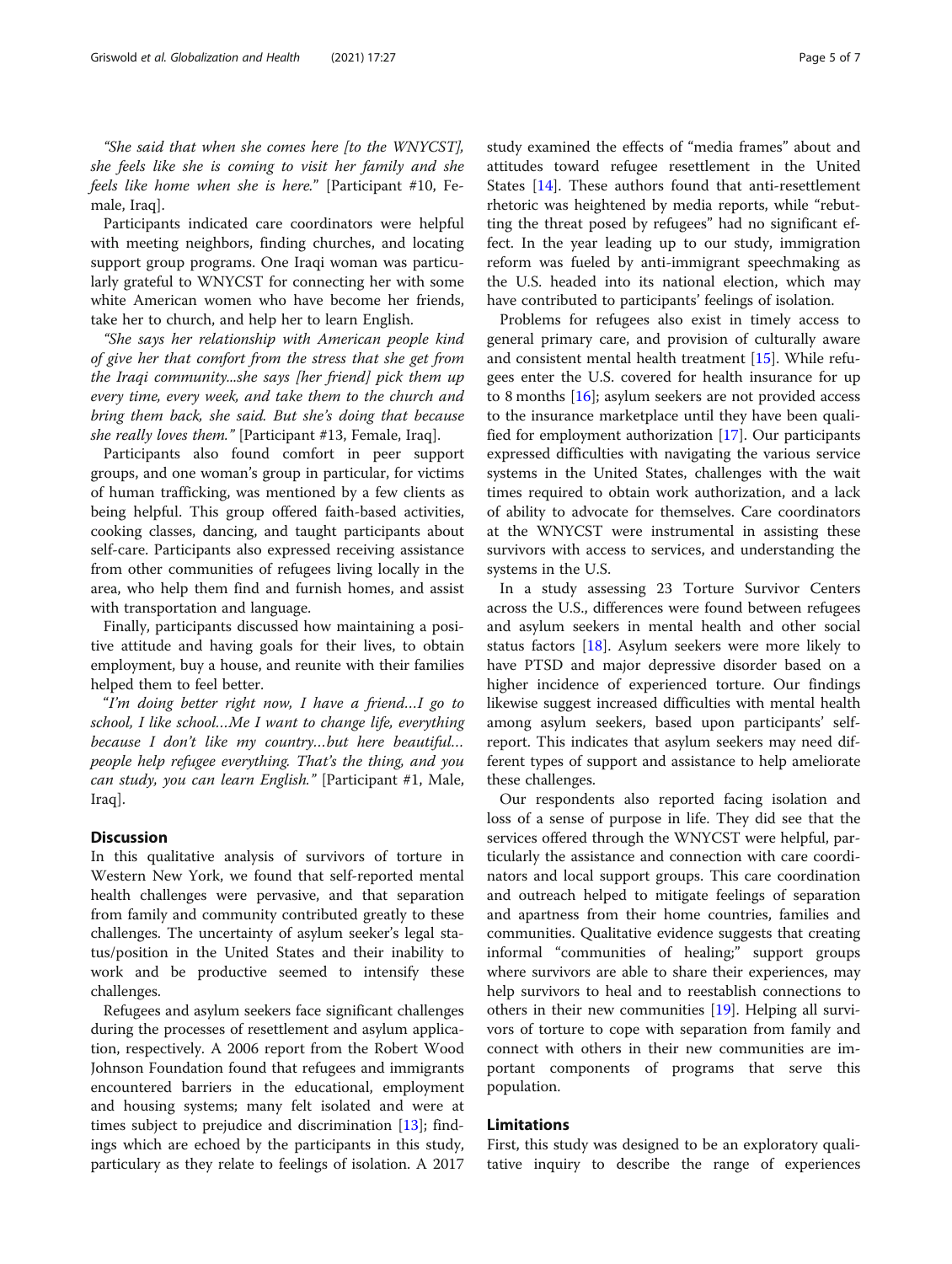<span id="page-5-0"></span>encountered by survivors of torture living in Western New York. The sample included a small sample of both refugees and asylum seekers, and may not be representative of all asylum seekers and refugees. Because of the small sample and the diversity among participants, data saturation may not have been reached and other themes and factors not identified here may also be important. Future studies should consider larger samples, designed to compare findings across different subgroups among torture survivors. While the qualitative design did not allow for statistical comparisons, identified areas of need in the two groups can be examined further in on-going evaluation that will seek to quantitatively determine specific variations in unmet needs and coping strategies. Additionally, participants were all clients of the WNYC ST, indicating that they have self-identified as survivors of torture and sought help. This may not be representative of all torture survivors generally. Finally, due to the limitations on the study scope, we were not able to assess the quality of the interviews across interpreters and languages; however, it is important to note that all interpreters were vetted by the WNYCST and were regularly relied upon in staff communication with clients. Nonetheless, findings will help to shape service needs and approaches going forward for organizations that serve these populations.

# Conclusion

Some refugees and asylum seekers continue to struggle with unmet needs and issues of loss and isolation. It is important that care providers recognize these signs of stress early, so that appropriate interventions can be implemented. Current anti-resettlement rhetoric may exacerbate feelings of displacement [\[20](#page-6-0)]. Care coordination, and trauma informed treatment with an emphasis on recreating connections with families and communities, may be one important factor in ensuring successful integration of individuals and families.

#### Acknowledgements

We acknowledge the assistance of Salaheldin Elhag.

#### Authors' contributions

KG was responsible for creating the initial draft, background research and writing/editing 40% of the manuscript. BV was responsible for qualitative design and supervision, data collection and analysis, and writing/editing 40% of the manuscript. BV, KG and AL-J contributed to the analysis and interpretation of qualitative data. AL-J, DW and KK conducted interviews and assisted with manuscript preparation; LB and PK assisted with manuscript conceptualization, research design and manuscript preparation; all authors read, edited and approved the final manuscript.

#### Funding

This work was supported in part by Grant #90ZT014801; Office of Refugee Resettlement, to Jewish Family Service of Buffalo and Erie County.

# Availability of data and materials

The datasets used and/or analyzed during the current study are available from the corresponding author on reasonable request.

# **Declarations**

#### Ethics approval and consent to participate

All participants provided verbal informed consent to participate in the project. The study protocol was approved by the Institutional Review Board at the University at Buffalo.

#### Consent for publication

All authors grant consent for publication.

#### Competing interests

The authors declare that they have no competing interests.

#### Author details

<sup>1</sup> Jacobs School of Medicine and Biomedical Sciences, SUNY at Buffalo Primary Care Research Institute, Buffalo, USA. <sup>2</sup>School of Public Health and Health Professions, State University of New York at Buffalo, Buffalo, USA. <sup>3</sup>The Jacobs School of Medicine and Biomedical Sciences, State University of New York at Buffalo, Buffalo, USA. <sup>4</sup>Center for Survivors of Torture, Jewish Family Service of Buffalo and Erie County, Buffalo, New York, USA. <sup>5</sup>Buffalo, NY, USA

# Received: 22 September 2020 Accepted: 3 March 2021

#### References

- 1. United Nations High Commissioner for Refugees. (2016). Figures at a Glance. Retrieved from <http://www.unhcr.org/en-us/figures-at-a-glance.html>. Accessed, 20 Apr 2017.
- 2. Lancet. Refugee and migrant crisis: the deficient global response. The Lancet. 2016;633. [https://doi.org/10.1016/S0140-6736\(16\)31342-3](https://doi.org/10.1016/S0140-6736(16)31342-3).
- 3. United Nations High Commissioner for Refugees. (2012). The 1951 refugee convention and the protection of people fleeing armed conflict and other situations of violence. (PPLA/2012/05). Geneva, Switzerland. Retrieved from <http://www.refworld.org/docid/50474f062.html>. Accessed, 20 Apr 2017.
- 4. Zong, J., & Batalova, J. (2015). Refugees and asylees in the United States. Migration information source. Retrieved from [http://www.migrationpolicy.](http://www.migrationpolicy.org/article/refugees-and-asylees-united-states) [org/article/refugees-and-asylees-united-states](http://www.migrationpolicy.org/article/refugees-and-asylees-united-states). Accessed, 20 Apr 2017.
- 5. Robjant K, Hassan R, Katona C. Mental health implications of detaining asyluym seekers: a systematic review. Br J Psychiatry. 2009. [https://doi.org/1](https://doi.org/10.1192/bjp.194.4.312) [0.1192/bjp.194.4.312](https://doi.org/10.1192/bjp.194.4.312).
- 6. Slobodin O, de Jong J. Mental health interventions for traumatized asylum seekers and refugees: what do we know about their efficacy? Int J Soc Psychiatry. 2015. <https://doi.org/10.1177/0020764014535752>.
- 7. Quiroga J, Jaranson J. Politically-motivated torture and its survivors: a desk study review of the literature. Torture. 2005;15:1–111.
- 8. Steel Z, Chey T, Silove D, Marnane C, Bryant RA, van Ommeren M. Association of torture and other potentially traumatic events with mental health outcomes among populations exposed to mass conflict and displacement: a systematic review and meta-analysis. JAMA. 2009;302(5): 537–49. <https://doi.org/10.1001/jama.2009.1132>.
- 9. Song SJ, Subica A, Kaplan C, Tol W, de Jong J. Predicting the mental health and functioning of torture survivors. J Nerv Ment Dis. 2017. [https://doi.org/1](https://doi.org/10.1097/NMD.0000000000000678) [0.1097/NMD.0000000000000678.](https://doi.org/10.1097/NMD.0000000000000678)
- 10. Office of Temporary Disability Assistance. (2016). Bureau of Refugee and Immigrant Assistance. Retrieved from [https://otda.ny.gov/programs/bria/](https://otda.ny.gov/programs/bria/documents/population-report.pdf) [documents/population-report.pdf](https://otda.ny.gov/programs/bria/documents/population-report.pdf). Accessed, 26 Apr 2017.
- 11. Bernard HR. Research methods in anthropology: qualitative and quantitative approaches. 3rd ed. Walnut Creek: Altamira Press; 2002.
- 12. Burnard P, Gill P, Stewart K, Treasure E, Chadwick B. Analysing and presenting qualitative data. Br Dent J. 2008;204(8):429–32. [https://doi.org/1](https://doi.org/10.1038/sj.bdj.2008.292) [0.1038/sj.bdj.2008.292](https://doi.org/10.1038/sj.bdj.2008.292).
- 13. Robert Wood Johnson Foundation. (2006). Living In America: Challenges Facing New Immigrants and Refugees. Retrieved from [http://www.rwjf.org/](http://www.rwjf.org/content/dam/farm/reports/reports/2006/rwjf13807) [content/dam/farm/reports/reports/2006/rwjf13807.](http://www.rwjf.org/content/dam/farm/reports/reports/2006/rwjf13807) Accessed, 20 Apr 2017.
- 14. Ferwerda J, Flynn DJ, Horiuchi Y. Explaining opposition to refugee resettlement: the role of NIMBYism and perceived threats. Sci Adv. 2017;3(9): e1700812.
- 15. Eckstein B. Primary care for refugees. Am Fam Physician. 2011;83(4):429–36.
- 16. Office of Refugee Resettlement. (2015). Health Insurance. Retrieved from <https://www.acf.hhs.gov/orr/health>. Accessed, 20 Apr 2017.